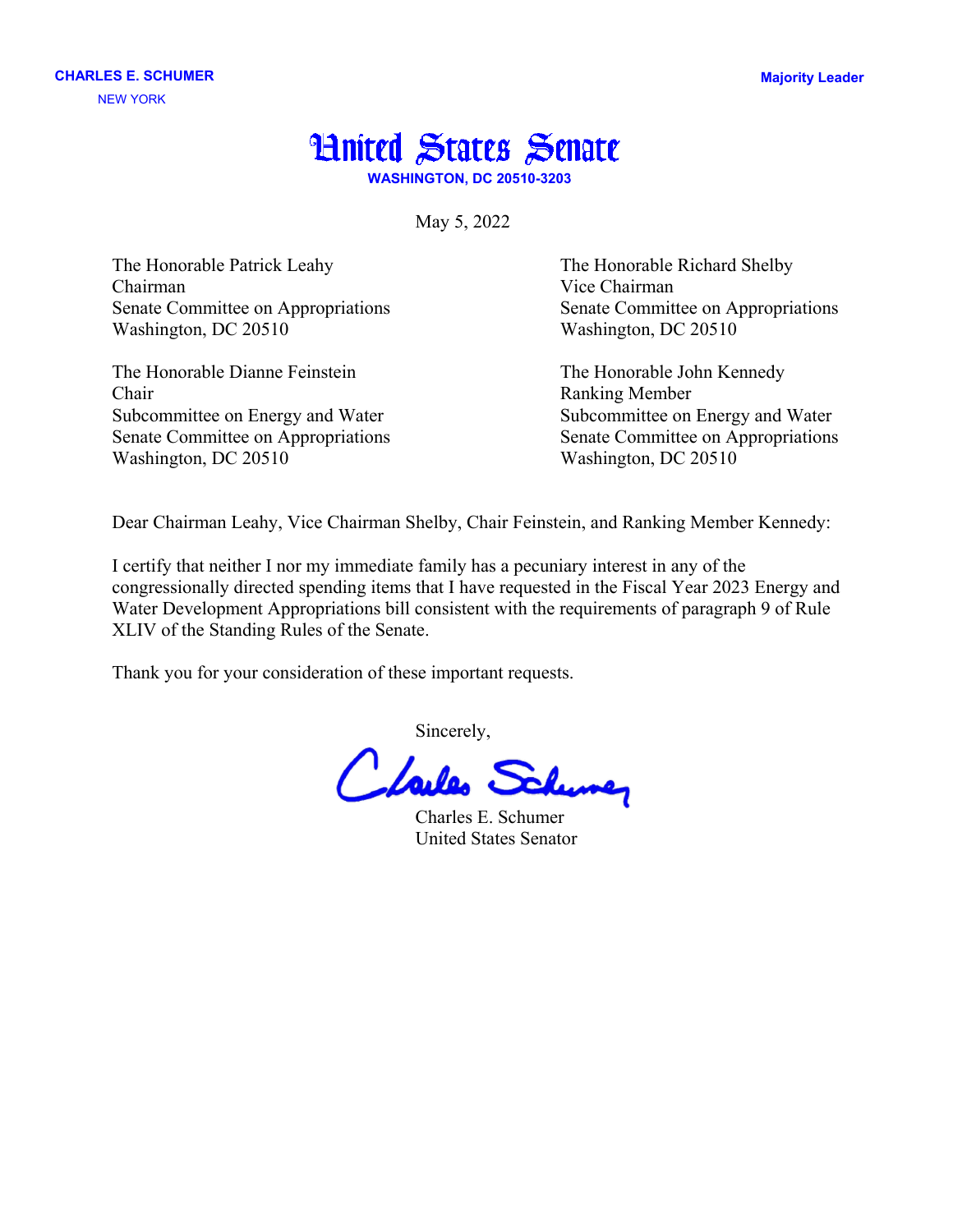## **Schumer, Charles(D-NY) Energy and Water Development Congressionally Directed Spending Requests**

| <b>Recipient</b><br><b>Name</b>                             | <b>Project Purpose</b>                                                                                                                                                                                                                                                                                                                                                                                                                                                                                                                                                                                                                                                                                                                                                                                 | <b>Project Location</b>                                                         | <b>Amount</b><br><b>Requested</b><br>(5000) |
|-------------------------------------------------------------|--------------------------------------------------------------------------------------------------------------------------------------------------------------------------------------------------------------------------------------------------------------------------------------------------------------------------------------------------------------------------------------------------------------------------------------------------------------------------------------------------------------------------------------------------------------------------------------------------------------------------------------------------------------------------------------------------------------------------------------------------------------------------------------------------------|---------------------------------------------------------------------------------|---------------------------------------------|
| University at<br>Albany, State<br>University of<br>New York | The \$3 million in requested congressional direct spending will primarily<br>be used to purchase AI equipment necessary to outfit the<br>Cybersecurity Incident Response Studio and create faculty/staff lines<br>related to managing the Studio's primary functions of training and<br>research.                                                                                                                                                                                                                                                                                                                                                                                                                                                                                                      | Albany NY                                                                       | \$3,000                                     |
| University at<br><b>Buffalo</b>                             | University at Buffalo is requesting funds to stand-up a hydrogen<br>research facility at the university and to support three new, two-year,<br>university-industry collaborations in anticipation of the deployment of a<br>regional, distributed hydrogen hub in the northeastern United States.                                                                                                                                                                                                                                                                                                                                                                                                                                                                                                      | <b>Buffalo NY</b>                                                               | \$250                                       |
| <b>USACE</b>                                                | This funding request is for the US Army Corps of Engineers (USACE),<br>Pittsburgh District, to begin the reconnaissance study of a feasibility<br>study for the Chautauqua Lake Aquatic Ecosystem Restoration Project,<br>which was authorized in the Water Resourced Development Act of<br>2018, PL 115-270, Sect. 1201(b). Chautauqua County seeks to partner<br>with the USACE to remediate water quality and other hydrological<br>impairments of Chautauqua Lake, and seeks to collaborate on a<br>feasibility study to assess potential aquatic ecosystem restoration,<br>flood mitigation, sedimentation and shoreline remediation, watershed<br>erosion, and water recreation projects for Chautauqua Lake.                                                                                    | Chautauqua Lake<br>ΝY                                                           | \$100                                       |
| <b>USACE</b>                                                | The Dunkirk Harbor has wave agitation issues that cause damage from<br>the reflective energy of waves coming across Lake Erie. The Dunkirk<br>Marina is owned by the City of Dunkirk with a leasing and operating<br>agreement with Holiday Harbor. The action of waves has caused<br>damage to boats docked in the harbor as well as to the docks<br>themselves.                                                                                                                                                                                                                                                                                                                                                                                                                                      | City of Dunkirk<br>Harbor NY                                                    | \$5,024                                     |
| <b>USACE</b>                                                | The City of Rye and the USACE are seeking to dredge the Milton<br>Harbor Channel for the first time in nine (9) years, a federal channel<br>which acts as an essential waterbody to the region's economic health<br>project. The project will restore navigable waters for most boats,<br>ensuring access to Rye and its coastline for residents and visitors.                                                                                                                                                                                                                                                                                                                                                                                                                                         | City of Dunkirk<br>Harbor NY                                                    | \$2,700                                     |
| City of Ithaca                                              | As the city begins the roll out of its nation-leading, \$350 million<br>building electrification program, it will need to cover the cost of energy<br>assessments for low and moderate income residents as well as climate<br>justice communities. The total cost of ASHRAE Level 2 assessments for<br>these communities is estimated around \$2.5 million dollars.                                                                                                                                                                                                                                                                                                                                                                                                                                    | City of Ithaca NY                                                               | \$1,500                                     |
| United Way of<br>Long Island                                | United Way of Long Island is excited to announce that our "Center for<br>Hope" will install Net Zero Energy upgrades to our headquarters, a<br>31,000 square foot commercial building, located at 819 Grand<br>Boulevard in Deer Park, NY. The building is also home to the Ascent<br>School for Autism, Cancer Care, YouthBuild, VetsBuild, Girls Inc., and<br>Wyandanch Homes & Property Development Corporation.                                                                                                                                                                                                                                                                                                                                                                                    | Deer Park NY                                                                    | \$500                                       |
| <b>USACE</b>                                                | Under the authorization of Congress, the U.S. Army Corps of Engineers<br>(USACE) New York District and its partners completed the Hudson<br>Raritan Estuary (HRE) Comprehensive Restoration Plan (CRP) in 2016<br>to put forward a shared vision for habitat conservation and restoration<br>across this nationally significant estuary. The HRE CRP was part of the<br>HRE Ecosystem Restoration Feasibility Study which resulted in a<br>Chief's Report that called for the implementation of 20 individual<br>restoration projects that were authorized for construction in the Water<br>Resource Development Act of 2020. We are requesting full funding for<br>the design and construction for the first of these projects in New York's<br>Jamaica Bay-the Stony Creek marsh island restoration. | Jamaica Bay NY                                                                  | \$2,068                                     |
| <b>USACE</b>                                                | To continue the progress and collaboration reflected in the USACE<br>Hudson Raritan Estuary Ecosystem Restoration Project authorized<br>under WRDA 2020, full construction funding (\$26.4 million) is<br>requested to improve habitat in Flushing Creek in Queens; enable<br>migration of herring, eels, and other fish at the Bronx Zoo and Stone<br>Mill Dams on the Bronx River; and create oyster reefs at Naval Station<br>Earle in Raritan Bay (NJ). Funding (\$11 Million) is also requested to<br>launch planning, engineering and design at the next three authorized                                                                                                                                                                                                                        | Jamaica Bay,<br>Bronx River,<br>Flushing Creek,<br>and Fresh Creek<br><b>NY</b> | \$37,400                                    |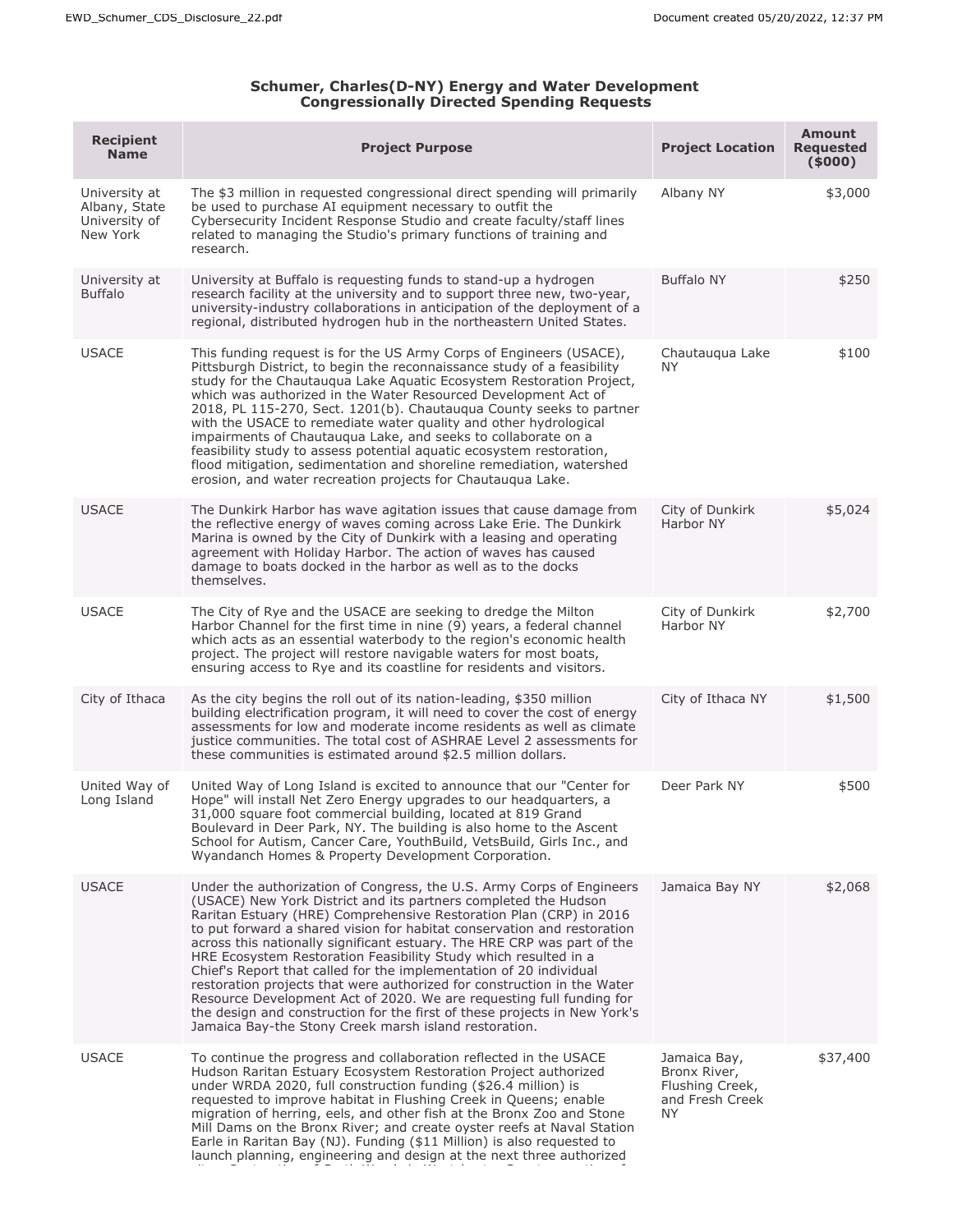|                                                                | sites: Restoration of Garth Woods in Westchester County, creation of<br>new shoreline habitat on Fresh Creek in Brooklyn, and<br>re-establishment of the Duck Point Marsh Island (or alternatively,<br>Pumpkin Patch Marsh Island) in Jamaica Bay.                                                                                                                                                                                                                                                                                                                                                                                                                                                                                                                                                                                                                                                                                                                                                                                |                                                                                                       |          |
|----------------------------------------------------------------|-----------------------------------------------------------------------------------------------------------------------------------------------------------------------------------------------------------------------------------------------------------------------------------------------------------------------------------------------------------------------------------------------------------------------------------------------------------------------------------------------------------------------------------------------------------------------------------------------------------------------------------------------------------------------------------------------------------------------------------------------------------------------------------------------------------------------------------------------------------------------------------------------------------------------------------------------------------------------------------------------------------------------------------|-------------------------------------------------------------------------------------------------------|----------|
| National<br>September 11<br>Memorial &<br><b>Museum</b>        | These funds will be used to retrofit North and South pool lights with<br>LED bulbs which will significantly reduce energy usage at the memorial<br>pools, extend the lifespan of the lights, and reduce utilities costs. Both<br>pools commemorate the names of nearly 3,000 killed in the attacks on<br>September 11, 2001 and the World Trade Center bombing of February<br>26, 1993.                                                                                                                                                                                                                                                                                                                                                                                                                                                                                                                                                                                                                                           | New York City NY                                                                                      | \$700    |
| <b>USACE</b>                                                   | Requested funds for Oswego harbor west break wall repair completion.<br>Oswego Harbor is the only Commercial harbor in New York State on<br>lake Ontario. The harbor has four operating businesses that use the<br>harbor in addition to two marinas.                                                                                                                                                                                                                                                                                                                                                                                                                                                                                                                                                                                                                                                                                                                                                                             | Oswego NY                                                                                             | \$21,671 |
| <b>USACE</b>                                                   | Requested funds to complete the actual dredging of Silver Lake (Phase<br>4). Previous phases of this project included the study of, planning and<br>engineering for the project.                                                                                                                                                                                                                                                                                                                                                                                                                                                                                                                                                                                                                                                                                                                                                                                                                                                  | Perry NY                                                                                              | \$3,200  |
| <b>USACE</b>                                                   | This project would provide \$2,400,000 for the Great Lakes Coastal<br>Resiliency Study proposed by the U.S. Army Corps of Engineers<br>(USACE). The study would help coordinate a long-term strategy across<br>the Great Lakes states to more efficiently and effectively manage and<br>protect the Great Lakes coastline, including the southern shore of Lake<br>Ontario. In recent years, Central New York has faced historic flooding<br>along Lake Ontario's southern shore, resulting in millions of dollars in<br>damage to residences, businesses, and shoreline infrastructure.<br>Information and resiliency measures proposed under this study would<br>provide Central New York shoreline communities with the quidance<br>and resources necessary to mitigate flooding and ensure long-term<br>resiliency along Lake Ontario.                                                                                                                                                                                        | Rochester NY                                                                                          | \$2,400  |
| Incorporated<br>Village of<br>Rockville<br>Centre              | The Village of Rockville Centre is seeking funding so that we can place<br>Solar Photovoltaic (PV) systems and PV battery storage on three (3)<br>municipal-owned building rooftops: Village Hall, Police Headquarters<br>and the Department of Public Works for a total of 737kkw. Th                                                                                                                                                                                                                                                                                                                                                                                                                                                                                                                                                                                                                                                                                                                                            | Rockville Centre<br><b>NY</b>                                                                         | \$1,933  |
| Stony Brook<br>University                                      | Stony Brook University is establishing battery visualization and thermal<br>analysis capability to see components and structures internal to sealed<br>batteries and determine the sources of heat generation in batteries,<br>critical for both long term stability and safety. The proposed<br>infrastructure will support battery development and adoption, enhance<br>product problem solving, aid in accelerating domestic manufacturing,<br>and train a diverse workforce needed for the clean energy economy.                                                                                                                                                                                                                                                                                                                                                                                                                                                                                                              | Stony Brook NY                                                                                        | \$5,000  |
| Michigan<br>Street African<br>American<br>Heritage<br>Corridor | he MSAAHCC seeks to create a unique regional "hop-on-hop-off"<br>experience utilizing affordable and efficient energy technologies (i.e.,<br>alternative fuel vehicles, like trolleys, that use compressed natural<br>gas, electricity, or both petroleum and electricity) for the transport of<br>both locals and visitors within and beyond the historic Heritage<br>Corridor. To successfully do this, the MSAAHCC will enlist the<br>assistance of a local Clean Cities Coalition, Clean Communities of<br>Western New York, to develop an alternative fuel infrastructure (which<br>will include identifying appropriate and affordable alternative fuel<br>vehicles, trolleys, for this pilot project) along proposed Michigan Street<br>trolley routes and stops near historic African American<br>points-of-interest, eateries, shopping centers, and entertainment<br>venues throughout the Buffalo-Niagara region that would further<br>economic development opportunities in historically marginalized<br>communities. | The<br>Buffalo-Niagara<br>Region; East Side<br>of the City of<br>Buffalo; City of<br>Niagara Falls NY | \$500    |
| Tomp                                                           | "At present, Tompkins County features one of the highest rates of<br>electric vehicle (EV) adoption in New York State. However, while the<br>County boasts an increasing number of level two charging stations that<br>allow vehicles to charge in 6-8 hours, there exists no level three or DC<br>""fast"" charging stations over 25kW other than the proprietary Tesla<br>""Supercharger"" stations. For the county with the highest per-capita<br>number of EVs in upstate New York, this is a situation that must be<br>remedied.<br>We propose to install a DC Fast Charging Station and to help grow<br>public adoption of electric vehicles and to enhance the ability to travel<br>through the Finger Lakes region via electric vehicle. This funding will<br>help cover the cost of the station itself, upgrades to electric<br>infrastructure to allow the installation of the station, and signage to<br>help promote the existence of the new station and further encourage<br>public adoption of electric vehicles." | <b>Tompkins County</b><br><b>NY</b>                                                                   | \$110    |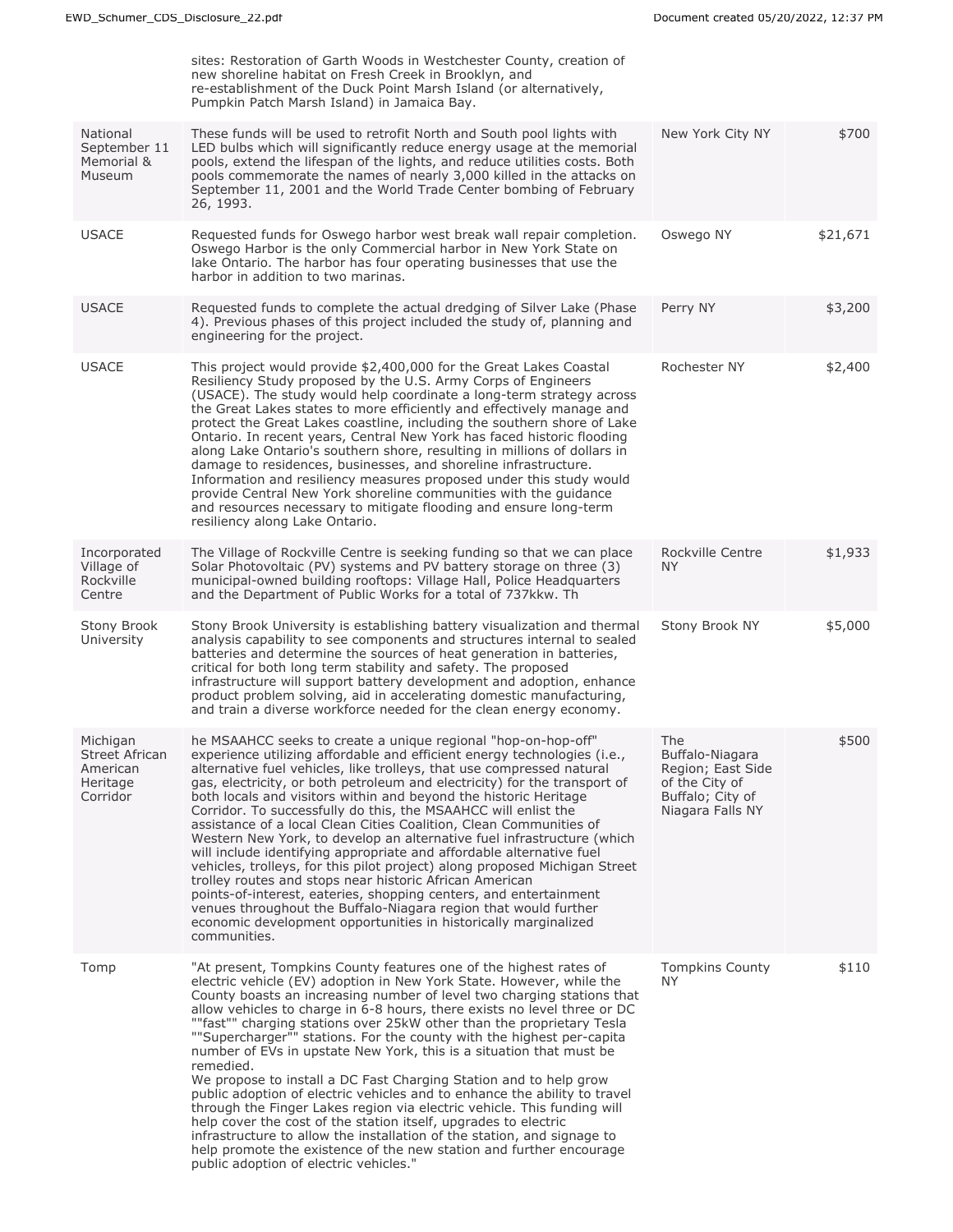| Tompkins<br>County | The EV ARC is a stand-alone solar-powered electric vehicle charging<br>station that helps promote adoption of electric vehicles while also<br>enhancing resiliency. The contained unit fits in the space of a standard<br>parking space and features a solar array to charge directly from the<br>sun, avoiding costly utility interconnections and allowing the units to<br>be moved, if necessary. The charging stations can be set-up to charge<br>up to six vehicles at a time and can supply 265 miles of range per day<br>which is more than enough to power most of the County's electric<br>vehicle fleet needs. Furthermore, the systems can also be equipped to<br>allow additional plug-loads to draw from the station's battery, allowing<br>for more emergency loads to be utilized and adding greater resiliency<br>to County operations. Installation is quick, with no electric work,<br>construction, or permitting required. Best of all, this highly visible<br>solution not only helps spread public awareness, but also enhances<br>County resiliency.                                                                                                                                                                                                                                                                                                                                                                                                                                                                                                                                                                                                                      | <b>Tompkins County</b><br>NY. | \$128   |
|--------------------|--------------------------------------------------------------------------------------------------------------------------------------------------------------------------------------------------------------------------------------------------------------------------------------------------------------------------------------------------------------------------------------------------------------------------------------------------------------------------------------------------------------------------------------------------------------------------------------------------------------------------------------------------------------------------------------------------------------------------------------------------------------------------------------------------------------------------------------------------------------------------------------------------------------------------------------------------------------------------------------------------------------------------------------------------------------------------------------------------------------------------------------------------------------------------------------------------------------------------------------------------------------------------------------------------------------------------------------------------------------------------------------------------------------------------------------------------------------------------------------------------------------------------------------------------------------------------------------------------------------------------------------------------------------------------------------------------|-------------------------------|---------|
| Town of<br>DeWitt  | The project involves the design and installation of a Simple Fuel<br>system that will electrolyze water to produce hydrogen, store the<br>hydrogen in a cryo storage system and provide a dispenser to fuel<br>hydrogen fuel cell electric vehicles in the Town of DeWitt.                                                                                                                                                                                                                                                                                                                                                                                                                                                                                                                                                                                                                                                                                                                                                                                                                                                                                                                                                                                                                                                                                                                                                                                                                                                                                                                                                                                                                       | Town of DeWitt<br><b>NY</b>   | \$280   |
| <b>USACE</b>       | The Town of Hempstead has approximately 20,000 acres of salt<br>marshes, part of which is monitored by the Department of<br>Conservation and Waterways. This project is intended to reverse some<br>of the salt marsh loss that has occurred within the Town of Hempstead<br>over the past century. Sediment will be dredged from active boat<br>channels that shoals have formed in due to sediment brought in by<br>normal tidal currents and hurricanes, such as Hurricane Sandy. The<br>placement of the dredged sediment on marshes will add enough height<br>to degraded marshland so that approximately 4.25 acres of additional<br>native marsh vegetation is able to grow on these marshes. This will<br>also result in the additional benefit of improved navigation for<br>recreational and commercial vessels.                                                                                                                                                                                                                                                                                                                                                                                                                                                                                                                                                                                                                                                                                                                                                                                                                                                                       | Town of<br>Hempstead NY       | \$778   |
| <b>USACE</b>       | The Town of Rye is requesting funding to repair its century-old main<br>seawall and a retaining wall located in its popular and historic<br>waterfront park, Rye Town Park (RTP). Due to age and extreme<br>weather, the seawall and Bath House area retaining wall have<br>deteriorated significantly over the years, with the damage getting<br>exponentially worse during the winter of 2021/2022 due to the<br>frequent shifts between freezing and warm weather. Each wall is<br>experiencing significant crumbling, leading to serious concern for<br>structural integrity and public safety. The current seawall coping is<br>deteriorated to an extent that pieces of concrete are dislodging and<br>falling onto the beach below. The deteriorating coping has also<br>diminished the strength and integrity of the current guardrails which it<br>supports, and the current height and design of the guardrails are not<br>code compliant, posing a threat to public safety. Therefore, the seawall<br>coping will be replaced with a poured concrete cap that will more<br>effectively withstand the effects of time and adverse weather, and the<br>guardrail will be replaced. Additionally, the nearby Bath House area<br>retaining wall will be rebuilt. Because the wall is in danger of<br>collapsing, RTP has installed safety fencing to keep the public away<br>from both sides of the wall, which has resulted in the loss of an entire<br>row of handicapped parking spaces. The proposed improvements will<br>benefit the Rye community, as well as the many out-of-town visitors<br>to RTP, by improving public safety and maintaining the Town's<br>recreational space. | Town of Rye NY                | \$1,123 |
| <b>USACE</b>       | The Town of Rye is requesting $$1,000,000$ in funding to complete a<br>sustainability project at historic Rye Town Park (RTP) that will result in<br>significant long-term improvements for the environmental health of<br>the park. Currently, runoff from the park's pond and parking lot flows<br>unmitigated into the Long Island Sound (LIS) and contributes<br>pollutants from the surrounding residential community and the park<br>site's vehicular use. Over the years, the LIS has experienced a<br>diminished water quality and the deterioration of natural habitats from<br>residential and commercial development. Stormwater runoff and other<br>pollutants have also affected natural riparian buffer zones, which has<br>led to further issues. In areas like parking lots and other hard surfaces,<br>water cannot absorb through the ground as it does in undeveloped<br>areas. As a result, stormwater flows over from the parking lot into the<br>nearby water body or storm drain. This runoff can contain pollutants<br>like that from fertilizers, household waste, and vehicles, as well as<br>nitrogen and phosphorous. Implementing green infrastructure into the<br>RTP parking lot, as well as restoring a method of natural filtration from<br>the pond on site will address stormwater runoff by slowly filtering it or                                                                                                                                                                                                                                                                                                                                           | Town of Rye NY                | \$1,000 |